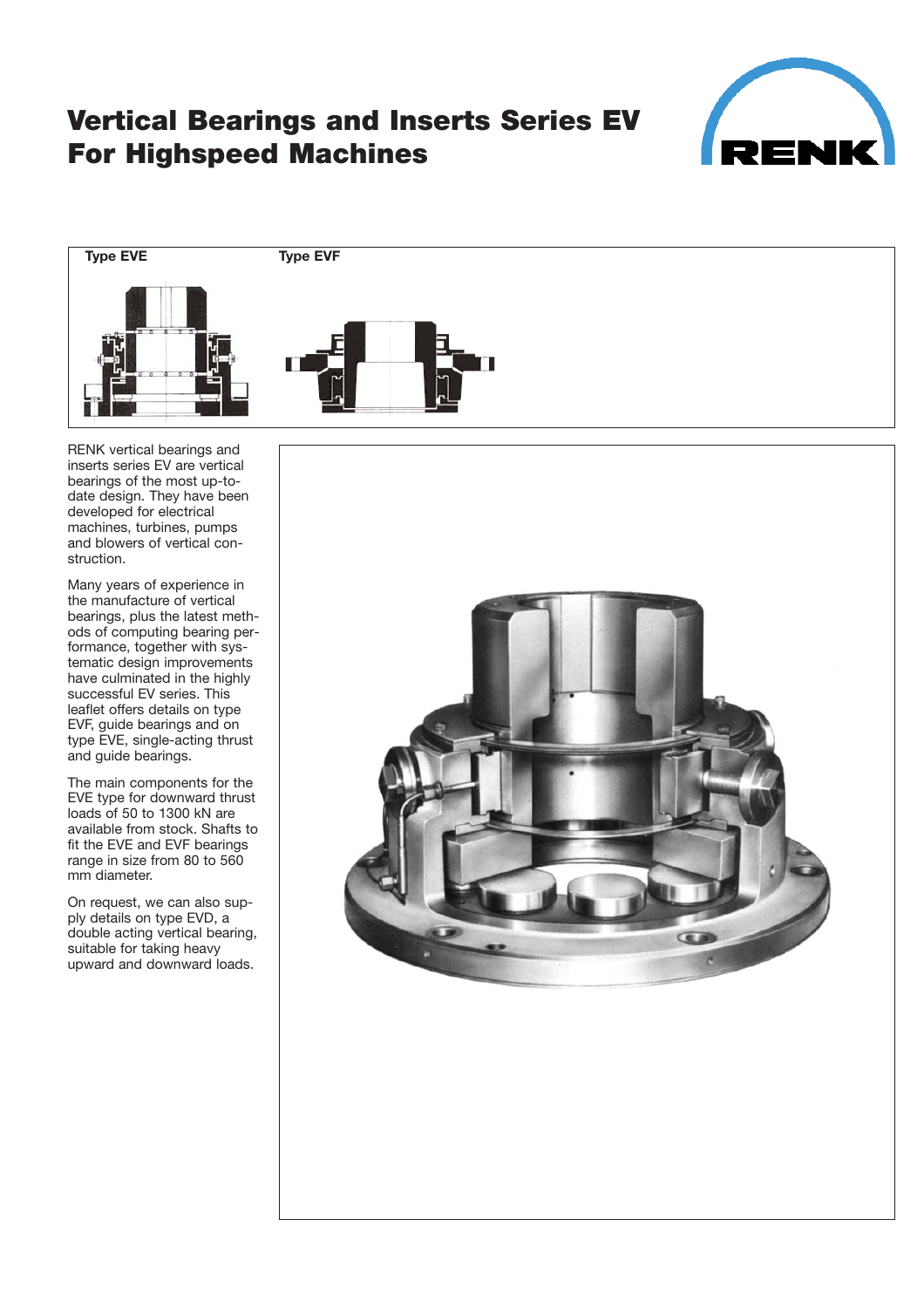### **Technical Information**

Vertical bearings type EV con sist of a main body, a runner and an oil tank.

The vertical bearing inserts type EVF are provided with a journal part to accomodate radial loads. Type EVE is fit ted with a thrust part to take thrust loads.

The runner ensures the trans fer of forces to the radial tilting pads and to the RD circular pads (RD thrust pads) respec tively. The runner is connected to the shaft by a tight shrink fit or by a loose shrink fit and a fitting key. In the case of EVF type guide bearings flanged shaft and runner can be machined from one piece.

If required, the EV vertical inserts can be supplied with an oil tank of suitable size, unless the machine housing has the function of an oil tank or unless the customer prefers to fit the machine with an oil tank of his own manufacture.

#### **Thrust Parts**

One of the basic features of the EVE type bearings are the RD circular tilting pads made from mild steel  $(C 10)$  with the working surface made from RENKmetal therm V89. These circular pads are supported by cup springs which ensure an equalization of load distribu tion. In case of damage, the RD circular pads can be replaced individually.

When slight upward forces or shocks occur with a particular application, the EVE type bearing can be fitted with a thrust part with sliding sur faces coated with RENKmetal therm V89.

#### **Journal Part**

The journal part of an EV type bearing consists of individually adjustable radial tilting pads made from mild steel (C 10). The running surface of the pads is coated with

RENKmetal therm V89. That is why, here again, individual pads can be replaced as required.

Since the radial tilting pads are adjustable, it is possible to modify the elastic and damp ing characteristics of the oil film during test runs or on site. In this way the critical shaft speed with respect to bending deflection can be influenced. Individual adjustable pads allow for the rotor centre to be offset within the machine.

For special design it is possi ble to replace the radial tilting pads by a plain cylindrical shell.

#### **Heat Dissipation and Lubrication**

Depending on operating con ditions the dissipaton losses of the bearing can be trans ferred by natural cooling through the oil reservoir sur face, by additional water cool ing in the oil sump or by exter nal cooling of the circulating oil.

The safest manner to operate vertical bearings is with self lubrication with the lubricating oil fed to the thrust and journal pads by the transfer action of the rotating runner. Whenever an oil circulating system is used, the oil reservoir should be large enough to guarantee emergency self-lubrication in case of a breakdown of the oil circulating system.

#### **Seals**

Standard oil reservoirs are fit ted with seals conforming to type of protection IP 42. Seals for higher protection grades can be fitted on request. To prevent oil mist from being sucked out by external local vacuum, dual (DUO) seals are provided where internal pres sure can be made to conform to external influences by the equalization of atmospheric pressure or by admission of higher pressure.

#### **Admissible Thrust Loads**

The table on the right indicates the admissible continu ous upwards loads for the EVE type inserts equipped with plain sliding surfaces (B) or with taper land surfaces (K) for both senses of rotation.

| <b>Size</b> | B<br>kN | K<br>kN |
|-------------|---------|---------|
| 01          | 1,5     | 11,9    |
| 02          | 1,7     | 13,3    |
| 03          | 2,0     | 14,8    |
| 04          | 2,2     | 16,2    |
| 05          | 2,7     | 28,1    |
| 06          | 3,1     | 27,7    |
| 07          | 3,7     | 29,9    |
| 08          | 4,2     | 32,7    |
| 09          | 6,4     | 48,2    |
| 010         | 6,8     | 55,0    |
| 011         | 6,7     | 56,8    |
| 012         | 7,8     | 62,6    |
| 013         | 9,3     | 91,3    |
| 014         | 10,7    | 98,6    |
| 015         | 12,8    | 121,9   |
| 016         | 14,5    | 133,6   |
| 017         | 20,3    | 180,3   |
| 018         | 23,6    | 202,9   |

| Series                     | FV |                                                                                                                                                                                         |
|----------------------------|----|-----------------------------------------------------------------------------------------------------------------------------------------------------------------------------------------|
| $\stackrel{?}{\sim}$ Type  |    | E single-acting thrust boxing<br>RD pads and guide bearings<br>D' double-acting thrust bearing with<br>RD pads and guide bearings<br>F guide bearing only                               |
|                            |    | $\circled{3}$ Thrust part $\left\{\n \begin{array}{cc}\n K & \text{radial journal pads} \\  C^{\dagger} & \text{plain cylindrical bore or other special design}\n \end{array}\n\right.$ |
|                            |    | 4 Housing $\left\{\n\begin{array}{ccc}\nO & \text{mounting flange - top} \\ \text{(with guide bearings only)} \\ U & \text{mounting flange - bottom}\n\end{array}\n\right.$             |
| <b>Example</b><br>size 05: |    | for quoting a vertical bearing main body as a single-acting<br>thrust bearing, with RD pads and guide bearing with radial<br>journal pads, mounting flange of housing at the bottom,    |

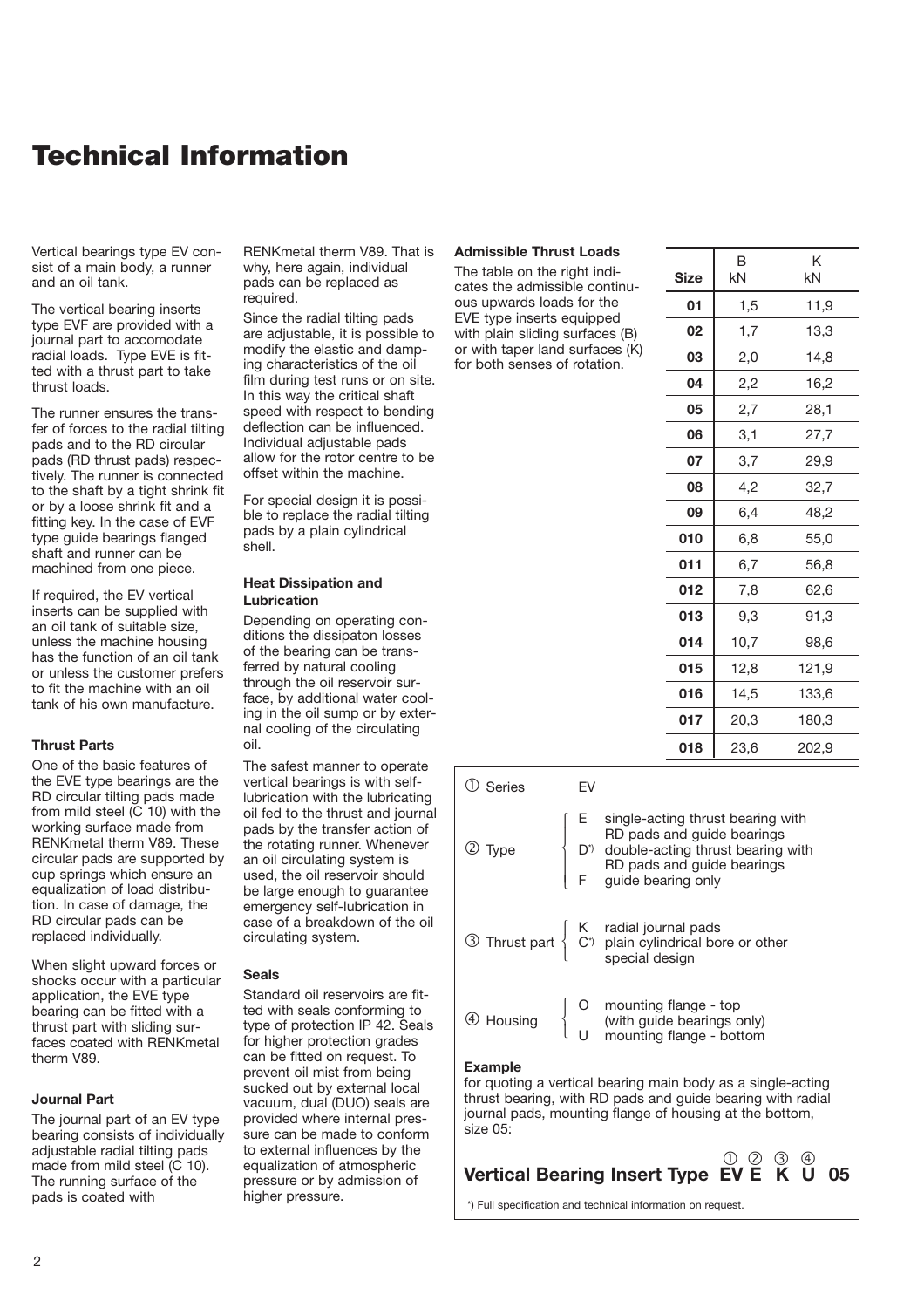### **Dimensions of Bearing Inserts Thrust Bearings EVE**





| Dimensions in mm |  |  |
|------------------|--|--|
|                  |  |  |

 $F_S$  = vertical starting load  $F_A$  = vertical operating load

|             |     | D    |     |     |       |       |       |                |     |                |         |       |                |       |       |                |                |       |       |       |       | $F_S$ | $F_A$ | Weight |
|-------------|-----|------|-----|-----|-------|-------|-------|----------------|-----|----------------|---------|-------|----------------|-------|-------|----------------|----------------|-------|-------|-------|-------|-------|-------|--------|
| <b>Size</b> | D   | max. | B   | d.  | $d_2$ | $d_3$ | $d_4$ | d <sub>5</sub> | ď۴  | d <sub>7</sub> | $d_{8}$ | $h_1$ | h <sub>2</sub> | $n_3$ | $h_4$ | h <sub>5</sub> | h <sub>6</sub> | $k_1$ | $Z_1$ | $Z_2$ | $Z_3$ | kN    | kN    | kg     |
| 01          | 70  | 80   | 31  | 98  | 125   | 205   | 110   | 150            | 40  | 300            | 11      | 190   | 55             | 126   | 6     | 22             | 95             | 270   | 5     | 10    | 5     | 31    | 50    | 40     |
| 02          | 80  | 90   | 31  | 110 | 140   | 220   | 125   | 170            | 40  | 320            | 11      | 190   | 55             | 126   | 6     | 22             | 95             | 290   | 5     | 12    | 5     | 38    | 60    | 45     |
| 03          | 90  | 100  | 40  | 125 | 160   | 260   | 140   | 190            | 50  | 370            | 13.5    | 225   | 70             | 146   | 6     | 25             | 110            | 335   | 5     | 10    | 5     | 49    | 79    | 70     |
| 04          | 100 | 110  | 40  | 138 | 180   | 280   | 160   | 215            | 50  | 395            | 13,5    | 225   | 70             | 146   | 6     | 25             | 110            | 360   | 5     | 12    | 5     | 59    | 94    | 80     |
| 05          | 110 | 125  | 50  | 155 | 200   | 320   | 180   | 230            | 63  | 465            | 17.5    | 280   | 90             | 178   | 8     | 30             | 135            | 420   | 5     | 10    | 5     | 78    | 125   | 135    |
| 06          | 125 | 140  | 50  | 175 | 225   | 345   | 200   | 260            | 63  | 495            | 17.5    | 280   | 90             | 178   | 8     | 30             | 135            | 450   | 5     | 12    | 6     | 94    | 150   | 155    |
| 07          | 140 | 160  | 63  | 194 | 250   | 400   | 225   | 290            | 80  | 575            | 22      | 345   | 110            | 220   | 8     | 35             | 165            | 520   | 6     | 10    | 6     | 126   | 201   | 250    |
| 08          | 160 | 180  | 63  | 220 | 280   | 430   | 250   | 325            | 80  | 620            | 22      | 345   | 110            | 220   | 8     | 35             | 165            | 565   | 6     | 12    | 6     | 151   | 241   | 290    |
| 09          | 180 | 200  | 80  | 245 | 315   | 490   | 280   | 375            | 100 | 685            | 26      | 415   | 140            | 258   | 10    | 40             | 195            | 620   | 6     | 10    | 6     | 196   | 314   | 395    |
| 010         | 200 | 225  | 80  | 265 | 335   | 510   | 315   | 400            | 100 | 710            | 26      | 415   | 140            | 258   | 10    | 40             | 195            | 645   | 6     | 12    | 6     | 236   | 377   | 425    |
| 011         | 225 | 250  | 100 | 295 | 375   | 575   | 335   | 450            | 112 | 820            | 33      | 510   | 180            | 308   | 10    | 50             | 235            | 740   | 6     | 12    | 6     | 285   | 456   | 700    |
| 012         | 250 | 280  | 100 | 335 | 425   | 625   | 375   | 510            | 112 | 880            | 33      | 510   | 180            | 308   | 10    | 50             | 235            | 800   | 6     | 14    | 6     | 333   | 532   | 805    |
| 013         | 280 | 315  | 125 | 365 | 475   | 700   | 425   | 520            | 125 | 1000           | 39      | 615   | 225            | 365   | 12    | 60             | 275            | 900   | 8     | 12    | 8     | 368   | 589   | 1255   |
| 014         | 315 | 355  | 125 | 410 | 530   | 755   | 475   | 580            | 125 | 1060           | 39      | 615   | 225            | 365   | 12    | 60             | 275            | 960   | 8     | 14    | 8     | 430   | 687   | 1410   |
| 015         | 355 | 400  | 160 | 470 | 600   | 860   | 530   | 650            | 140 | 1200           | 45      | 750   | 280            | 445   | 12    | 70             | 335            | 1080  | 8     | 14    | 8     | 539   | 862   | 2300   |
| 016         | 400 | 450  | 160 | 530 | 670   | 930   | 600   | 740            | 140 | 1280           | 45      | 750   | 280            | 445   | 12    | 70             | 335            | 1160  | 8     | 16    | 8     | 616   | 985   | 2620   |
| 017         | 450 | 500  | 200 | 590 | 750   | 1040  | 670   | 780            | 160 | 1430           | 52      | 930   | 355            | 529   | 14    | 80             | 390            | 1290  | 8     | 14    | 8     | 704   | 1125  | 4050   |
| 018         | 500 | 560  | 200 | 670 | 850   | 1140  | 750   | 860            | 160 | 1530           | 52      | 930   | 355            | 529   | 14    | 80             | 390            | 1390  | 8     | 16    | 8     | 804   | 1286  | 4640   |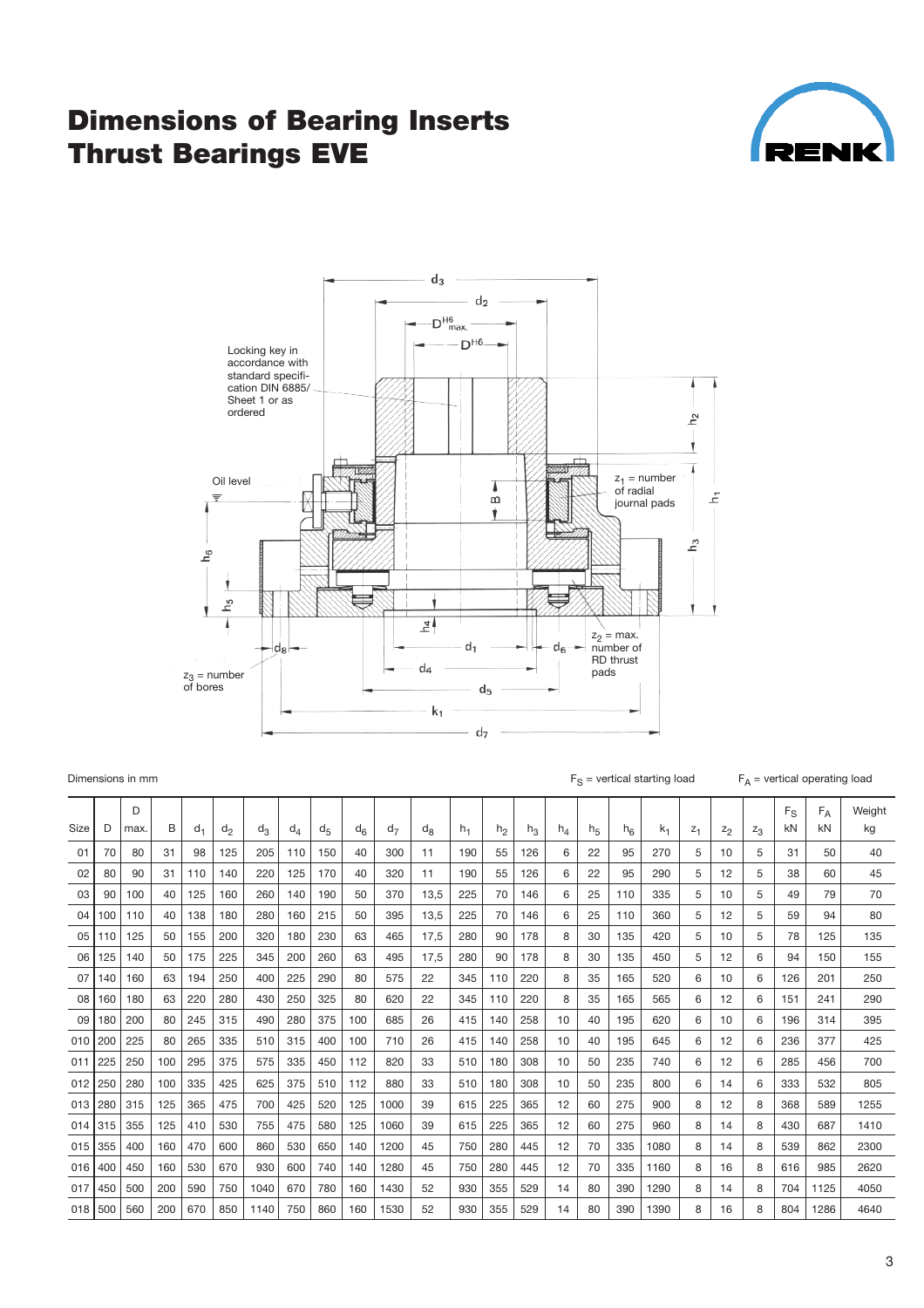# **Dimensions of Bearings Inserts Guide Bearings EVF**



| D<br>Size<br>В<br>D<br>$d_1$<br>h <sub>2</sub><br>max.<br>$d_2$<br>$d_3$<br>$d_4$<br>$d_7$<br>$h_1$<br>$h_4$<br>h <sub>6</sub><br>$k_1$<br>$d_6$<br>d <sub>8</sub><br>$h_3$<br>h <sub>5</sub><br>h <sub>7</sub><br>h <sub>R</sub><br>hq<br>$h_{10}$<br>$Z_1$<br>$z_2$<br>205<br>70<br>6<br>70<br>31<br>98<br>125<br>240<br>300<br>11<br>59<br>79<br>22<br>82<br>5<br>5<br>80<br>G1/4<br>161<br>88<br>51<br>4<br>270<br>01<br>70<br>80<br>110<br>140<br>260<br>220<br>320<br>11<br>59<br>51<br>22<br>6<br>82<br>290<br>5<br>5<br>02<br>90<br>31<br>G <sub>1/4</sub><br>161<br>88<br>79<br>4<br>260<br>70<br>40<br>125<br>160<br>300<br>370<br>13,5<br>G <sub>1/4</sub><br>169<br>98<br>87<br>54<br>25<br>6<br>6<br>90<br>335<br>5<br>5<br>03<br>90<br>100<br>61<br>325<br>280<br>395<br>13,5<br>70<br>6<br>6<br>360<br>5<br>5<br>100<br>40<br>138<br>180<br>G 3/8<br>169<br>61<br>98<br>87<br>54<br>25<br>90<br>04<br>110<br>320<br>212<br>90<br>50<br>155<br>200<br>375<br>465<br>17,5<br>G 3/8<br>78<br>122<br>107<br>67<br>30<br>8<br>13<br>110<br>420<br>5<br>5<br>05<br>110<br>125<br>345<br>225<br>405<br>495<br>90<br>67<br>8<br>06<br>125<br>140<br>50<br>175<br>17,5<br>G 3/8<br>212<br>78<br>122<br>107<br>30<br>13<br>110<br>450<br>5<br>6<br>465<br>400<br>07<br>63<br>194<br>250<br>575<br>22<br>252<br>110<br>108<br>139<br>122<br>72<br>35<br>8<br>37<br>127<br>520<br>6<br>6<br>140<br>160<br>G <sub>1/2</sub><br>220<br>280<br>510<br>430<br>620<br>252<br>122<br>35<br>8<br>127<br>08<br>160<br>180<br>63<br>22<br>110<br>108<br>139<br>72<br>37<br>565<br>6<br>6<br>G <sub>1/2</sub><br>555<br>490<br>685<br>09<br>180<br>200<br>80<br>245<br>315<br>26<br>314<br>140<br>126<br>173<br>152<br>94<br>40<br>10<br>620<br>6<br>6<br>G <sub>1/2</sub><br>50<br>157<br>80<br>265<br>335<br>580<br>510<br>26<br>314<br>140<br>126<br>152<br>40<br>10<br>6<br>6<br>010<br>200<br>225<br>710<br>$G_3/4$<br>173<br>94<br>50<br>157<br>645 | Weight<br>kg<br>25<br>28<br>45<br>50<br>81<br>93<br>150 |
|----------------------------------------------------------------------------------------------------------------------------------------------------------------------------------------------------------------------------------------------------------------------------------------------------------------------------------------------------------------------------------------------------------------------------------------------------------------------------------------------------------------------------------------------------------------------------------------------------------------------------------------------------------------------------------------------------------------------------------------------------------------------------------------------------------------------------------------------------------------------------------------------------------------------------------------------------------------------------------------------------------------------------------------------------------------------------------------------------------------------------------------------------------------------------------------------------------------------------------------------------------------------------------------------------------------------------------------------------------------------------------------------------------------------------------------------------------------------------------------------------------------------------------------------------------------------------------------------------------------------------------------------------------------------------------------------------------------------------------------------------------------------------------------------------------------------------------------------------------------------------------------------------------------------------------------------------|---------------------------------------------------------|
|                                                                                                                                                                                                                                                                                                                                                                                                                                                                                                                                                                                                                                                                                                                                                                                                                                                                                                                                                                                                                                                                                                                                                                                                                                                                                                                                                                                                                                                                                                                                                                                                                                                                                                                                                                                                                                                                                                                                                    |                                                         |
|                                                                                                                                                                                                                                                                                                                                                                                                                                                                                                                                                                                                                                                                                                                                                                                                                                                                                                                                                                                                                                                                                                                                                                                                                                                                                                                                                                                                                                                                                                                                                                                                                                                                                                                                                                                                                                                                                                                                                    |                                                         |
|                                                                                                                                                                                                                                                                                                                                                                                                                                                                                                                                                                                                                                                                                                                                                                                                                                                                                                                                                                                                                                                                                                                                                                                                                                                                                                                                                                                                                                                                                                                                                                                                                                                                                                                                                                                                                                                                                                                                                    |                                                         |
|                                                                                                                                                                                                                                                                                                                                                                                                                                                                                                                                                                                                                                                                                                                                                                                                                                                                                                                                                                                                                                                                                                                                                                                                                                                                                                                                                                                                                                                                                                                                                                                                                                                                                                                                                                                                                                                                                                                                                    |                                                         |
|                                                                                                                                                                                                                                                                                                                                                                                                                                                                                                                                                                                                                                                                                                                                                                                                                                                                                                                                                                                                                                                                                                                                                                                                                                                                                                                                                                                                                                                                                                                                                                                                                                                                                                                                                                                                                                                                                                                                                    |                                                         |
|                                                                                                                                                                                                                                                                                                                                                                                                                                                                                                                                                                                                                                                                                                                                                                                                                                                                                                                                                                                                                                                                                                                                                                                                                                                                                                                                                                                                                                                                                                                                                                                                                                                                                                                                                                                                                                                                                                                                                    |                                                         |
|                                                                                                                                                                                                                                                                                                                                                                                                                                                                                                                                                                                                                                                                                                                                                                                                                                                                                                                                                                                                                                                                                                                                                                                                                                                                                                                                                                                                                                                                                                                                                                                                                                                                                                                                                                                                                                                                                                                                                    |                                                         |
|                                                                                                                                                                                                                                                                                                                                                                                                                                                                                                                                                                                                                                                                                                                                                                                                                                                                                                                                                                                                                                                                                                                                                                                                                                                                                                                                                                                                                                                                                                                                                                                                                                                                                                                                                                                                                                                                                                                                                    |                                                         |
|                                                                                                                                                                                                                                                                                                                                                                                                                                                                                                                                                                                                                                                                                                                                                                                                                                                                                                                                                                                                                                                                                                                                                                                                                                                                                                                                                                                                                                                                                                                                                                                                                                                                                                                                                                                                                                                                                                                                                    | 175                                                     |
|                                                                                                                                                                                                                                                                                                                                                                                                                                                                                                                                                                                                                                                                                                                                                                                                                                                                                                                                                                                                                                                                                                                                                                                                                                                                                                                                                                                                                                                                                                                                                                                                                                                                                                                                                                                                                                                                                                                                                    | 240                                                     |
|                                                                                                                                                                                                                                                                                                                                                                                                                                                                                                                                                                                                                                                                                                                                                                                                                                                                                                                                                                                                                                                                                                                                                                                                                                                                                                                                                                                                                                                                                                                                                                                                                                                                                                                                                                                                                                                                                                                                                    | 255                                                     |
| 225<br>250<br>100<br>295<br>375<br>660<br>575<br>820<br>33<br>180<br>104<br>6<br>6<br>011<br>$G_3/4$<br>379<br>171<br>200<br>172<br>50<br>10<br>80<br>177<br>740                                                                                                                                                                                                                                                                                                                                                                                                                                                                                                                                                                                                                                                                                                                                                                                                                                                                                                                                                                                                                                                                                                                                                                                                                                                                                                                                                                                                                                                                                                                                                                                                                                                                                                                                                                                   | 420                                                     |
| 625<br>100<br>335<br>425<br>880<br>012<br>250<br>280<br>720<br>33<br>379<br>180<br>171<br>172<br>104<br>50<br>10<br>177<br>800<br>6<br>6<br>$G_3/4$<br>200<br>80                                                                                                                                                                                                                                                                                                                                                                                                                                                                                                                                                                                                                                                                                                                                                                                                                                                                                                                                                                                                                                                                                                                                                                                                                                                                                                                                                                                                                                                                                                                                                                                                                                                                                                                                                                                   | 485                                                     |
| 700<br>280<br>125<br>365<br>475<br>800<br>1000<br>225<br>199<br>114<br>013<br>315<br>39<br>G 1<br>454<br>226<br>229<br>60<br>12<br>126<br>204<br>900<br>8<br>8                                                                                                                                                                                                                                                                                                                                                                                                                                                                                                                                                                                                                                                                                                                                                                                                                                                                                                                                                                                                                                                                                                                                                                                                                                                                                                                                                                                                                                                                                                                                                                                                                                                                                                                                                                                     | 755                                                     |
| 755<br>125<br>410<br>530<br>860<br>1060<br>39<br>G 1<br>454<br>225<br>226<br>229<br>199<br>114<br>12<br>126<br>204<br>960<br>8<br>315<br>355<br>60<br>8<br>014                                                                                                                                                                                                                                                                                                                                                                                                                                                                                                                                                                                                                                                                                                                                                                                                                                                                                                                                                                                                                                                                                                                                                                                                                                                                                                                                                                                                                                                                                                                                                                                                                                                                                                                                                                                     | 845                                                     |
| 470<br>960<br>860<br>1200<br>280<br>285<br>142<br>12<br>1080<br>355<br>400<br>160<br>600<br>45<br>G 11/2<br>557<br>273<br>247<br>70<br>166<br>252<br>8<br>8<br>015                                                                                                                                                                                                                                                                                                                                                                                                                                                                                                                                                                                                                                                                                                                                                                                                                                                                                                                                                                                                                                                                                                                                                                                                                                                                                                                                                                                                                                                                                                                                                                                                                                                                                                                                                                                 | 1380                                                    |
| 930<br>400<br>160<br>530<br>670<br>1040<br>1280<br>45<br>557<br>280<br>273<br>285<br>247<br>142<br>70<br>12<br>166<br>252<br>1160<br>8<br>8<br>016<br>450<br>G 11/2                                                                                                                                                                                                                                                                                                                                                                                                                                                                                                                                                                                                                                                                                                                                                                                                                                                                                                                                                                                                                                                                                                                                                                                                                                                                                                                                                                                                                                                                                                                                                                                                                                                                                                                                                                                | 1575                                                    |
| 200<br>1040<br>388<br>152<br>291<br>450<br>500<br>590<br>750<br>1150<br>1430<br>52<br>G 11/2<br>692<br>355<br>320<br>285<br>80<br>14<br>269<br>1290<br>8<br>8<br>017                                                                                                                                                                                                                                                                                                                                                                                                                                                                                                                                                                                                                                                                                                                                                                                                                                                                                                                                                                                                                                                                                                                                                                                                                                                                                                                                                                                                                                                                                                                                                                                                                                                                                                                                                                               | 2430                                                    |
| 560<br>200<br>670<br>850<br>1250<br>1140<br>1530<br>52<br>692<br>355<br>388<br>320<br>285<br>152<br>14<br>269<br>291<br>1390<br>8<br>018 <sup>1</sup><br>500<br>G 11/2<br>80<br>8                                                                                                                                                                                                                                                                                                                                                                                                                                                                                                                                                                                                                                                                                                                                                                                                                                                                                                                                                                                                                                                                                                                                                                                                                                                                                                                                                                                                                                                                                                                                                                                                                                                                                                                                                                  | 2785                                                    |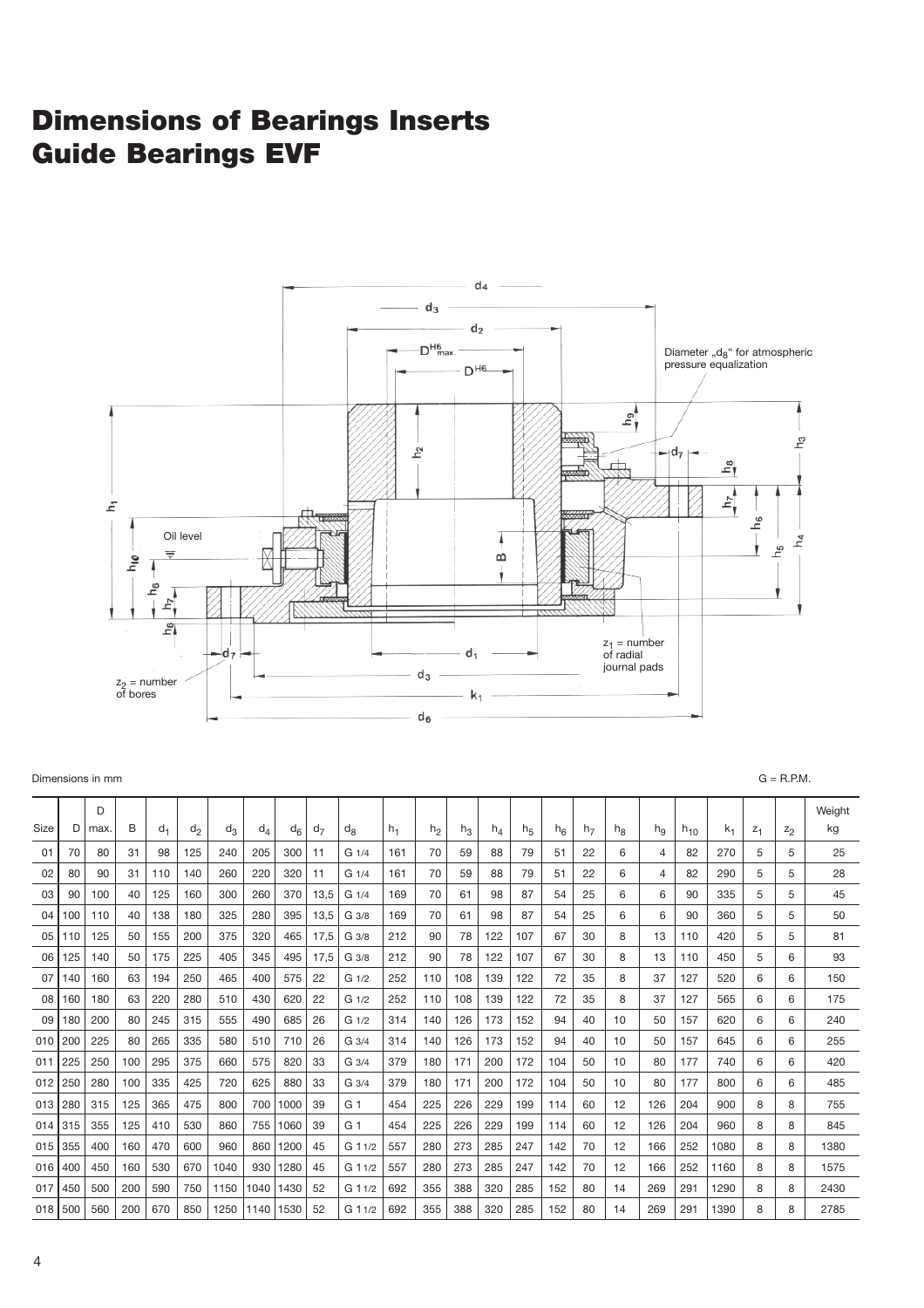# **Load Diagram Admissible Thrust Loads For Natural Cooling**





Ambient temperature: 40°C

Example:<br>F<sub>a</sub> = 46 kN, n = 250 min<sup>-1</sup>

Power loss: approx. 0,8 kW

Selected: type EV bearing main body, size 05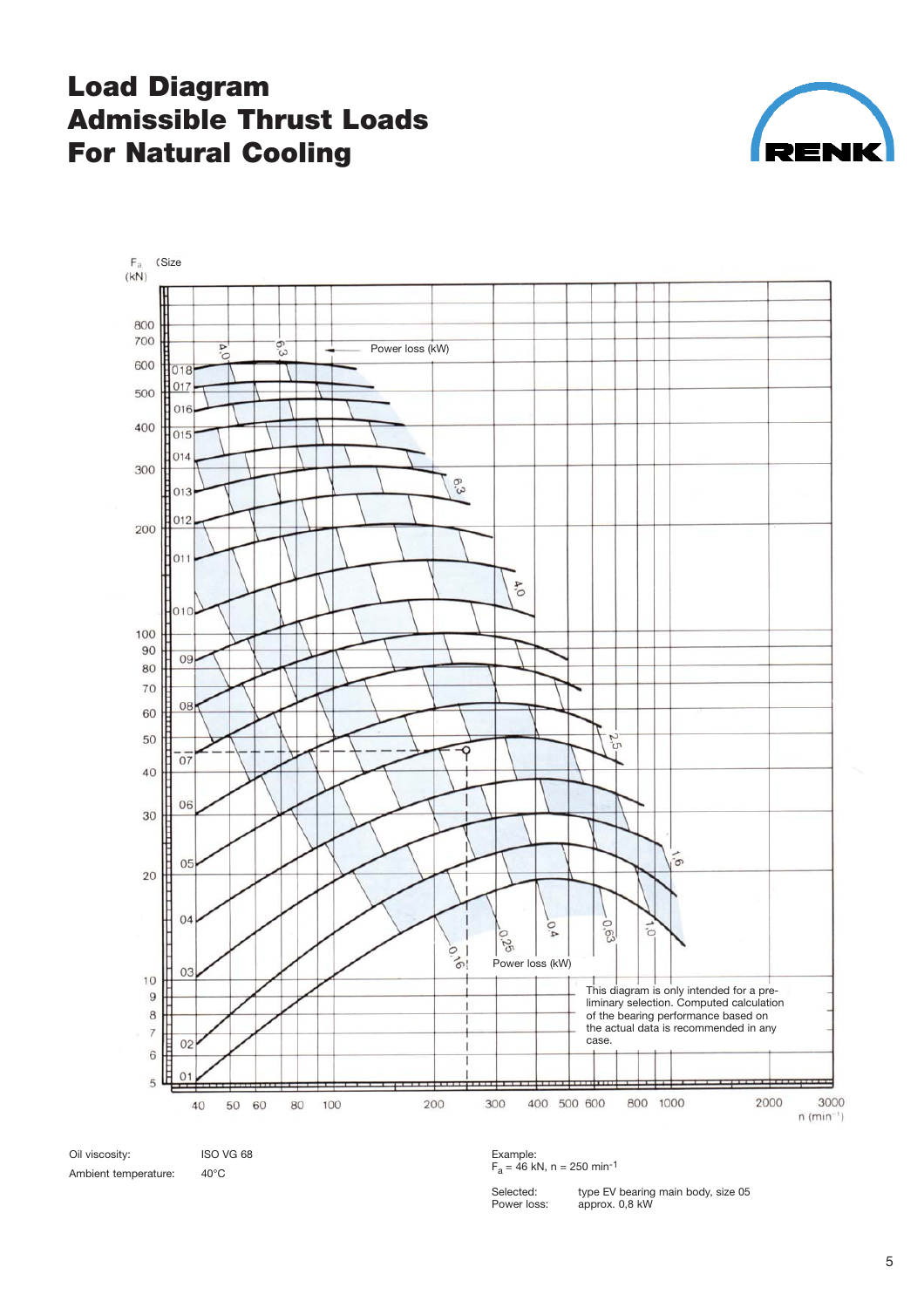# **Load Diagram Admissible Thrust Loads For Water Cooling**



Quantity of cooling water: 5 l/min Power loss: approx. 2 kW

Water temperature: 20°C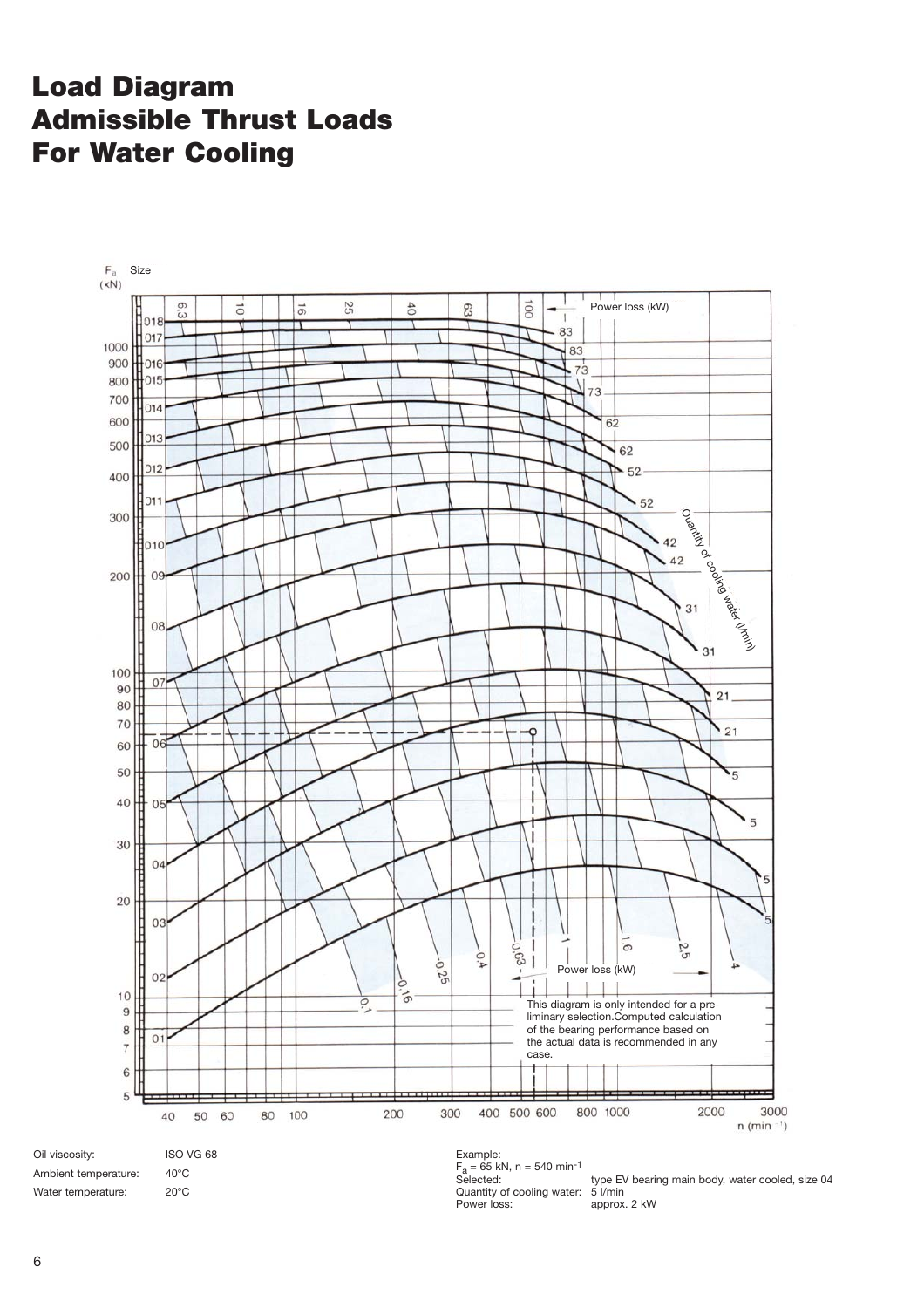## **Load Diagram Admissible Thrust Load For Oil Circulation Lubrication**





Oil viscosity: **ISO VG 68** Ambient temperature: 40°C Oil inlet temperature: 40°C

Example:<br>F<sub>a</sub> = 105 kN, n = 345 min<sup>-1</sup> type EV bearing main body, oil circulation lubrication, size 06 Quantity of oil required: 6,3 l/min Power loss: approx. 1,9 kW